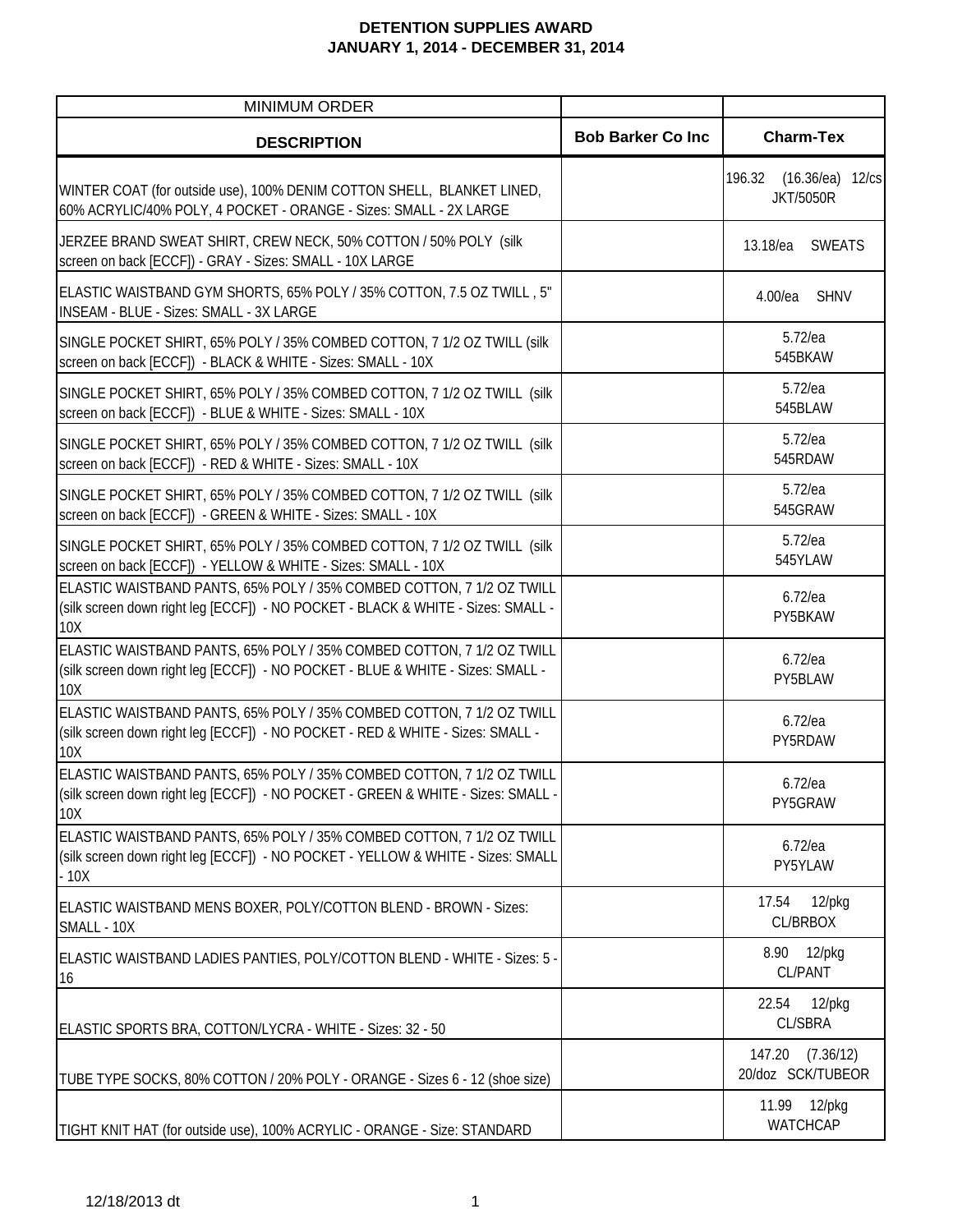| MESH/DRAWSTRING LAUNDRY BAG - WHITE - Size: 16" x 21"                                         |                                                | 29.90 12/pkg<br>BAG-SL1520WT                    |
|-----------------------------------------------------------------------------------------------|------------------------------------------------|-------------------------------------------------|
| MENS & WOMENS CROC WITH BACKSTRAP - BLACK - Sizes: 4 - 15                                     |                                                | 47.90 12/pkg<br><b>F/CROGBK</b>                 |
| MENS & WOMENS SNEAKER WITH VELCRO (for inmate worker) - BLACK - Sizes: 7 -<br>15              |                                                | 59.40 (4.95/pr)<br>$12$ /pr<br><b>F/SNLV-BK</b> |
| LOT 1 TOTALS                                                                                  |                                                | 621.07<br>246.82                                |
| FULL SHEETS - BLUE - 58" x 90" - Bob Barker # SH5890NVN or equal                              | 39.90<br>12/pkg<br>SH5890NVN 58x90 Navy        |                                                 |
| 100% POLYESTER (non wool) BLANKETS - BLUE - 70" x 90" - Bob Barker #<br>BL6690LB or equal     | 44.27 (11.07/ea) 4/pkg<br>BL6690LB Hblue 66x90 |                                                 |
| VINYL COVER PILLOWS - GREEN - 20" x 26" - Bob Barker # MV2026 or equal                        | 20.33<br>4/pkg<br>MV2026                       |                                                 |
| VINYL COVER MATRESS - GREEN - 25" x 78" - Bob Barker # PJM25754 or equal                      | 31.25/ea<br>PJM25754<br>25x75x4                |                                                 |
| COTTON TOWELS - WHITE - 20" x 40" - Bob Barker # BT425 or equal                               | 11.60<br>12/pkg<br>BT425 20x40                 |                                                 |
| COTTON WASHCLOTHS - WHITE - 12" x 12" - Bob Barker # WC1212 or equal                          | WC1212<br>2.50<br>12/pkg                       |                                                 |
| UNWRAPPED ANTIBACTERIAL SOAP - WHITE - .5 oz - Bob Barker # AU1 or equal                      | 43.00<br>1,000/cs<br>AV1                       |                                                 |
| UNWRAPPED DOVE SOAP - WHITE - 1.5 oz - Bob Barker # TU15 or equal                             | 500/cs<br>55.00<br><b>TU15</b>                 |                                                 |
| UNWRAPPED DOVE SOAP - WHITE - 3 oz - Bob Barker # TU3 or equal                                | 35.55<br>144/cs<br>TU <sub>3</sub>             |                                                 |
| TWO PIECE SOAP BOX - CLEAR - 4" x 2 1/2" - Bob Barker # 2342N or equal                        | 2.80 (.23/ea) 12/cs<br>2342N                   |                                                 |
| DISPOSABLE TWIN BLADE RAZOR - BLUE - Bob Barker # RTB600 or equal                             | (6.12/100)<br>36.73<br>600/cs RTB600           |                                                 |
| GEL FLUORIDE MINT TOOTH PAST 1.5 oz TUBE - Bob Barker # MST15 or equal                        | 34.00 144/cs<br>MST15                          |                                                 |
| PLATIC TOOTH BRUSH - WHITE - 5" - Bob Barker # BBST40 or equal                                | 6.15<br>BBST40<br>144/cs                       |                                                 |
| COTTON SANITARY MAXI PADS - WHITE - Bob Barker # 250IM-C or equal                             | 250/cs<br>21.35<br>250IM-C                     |                                                 |
| COTTON ULTRA WITH WINGS SANITARY MAXITHIN PADS - WHITE - Bob Barker #<br>44340-C or equal     | 44340<br>216/cs<br>24.60<br>C                  |                                                 |
| PAPER/DISPOSABLE SANITARY NAPKIN BAG - WHITE - 4" x 2 1/4" x 9" - Bob Barker<br>#410 or equal | 1,000/cs<br>24.50<br>410                       |                                                 |
| ELASTIC - NO METAL - HAIR TIES - BLACK - Bob Barker # 4200-BK or equal                        | 1.30<br>$12$ /pkg<br>4200-BK                   |                                                 |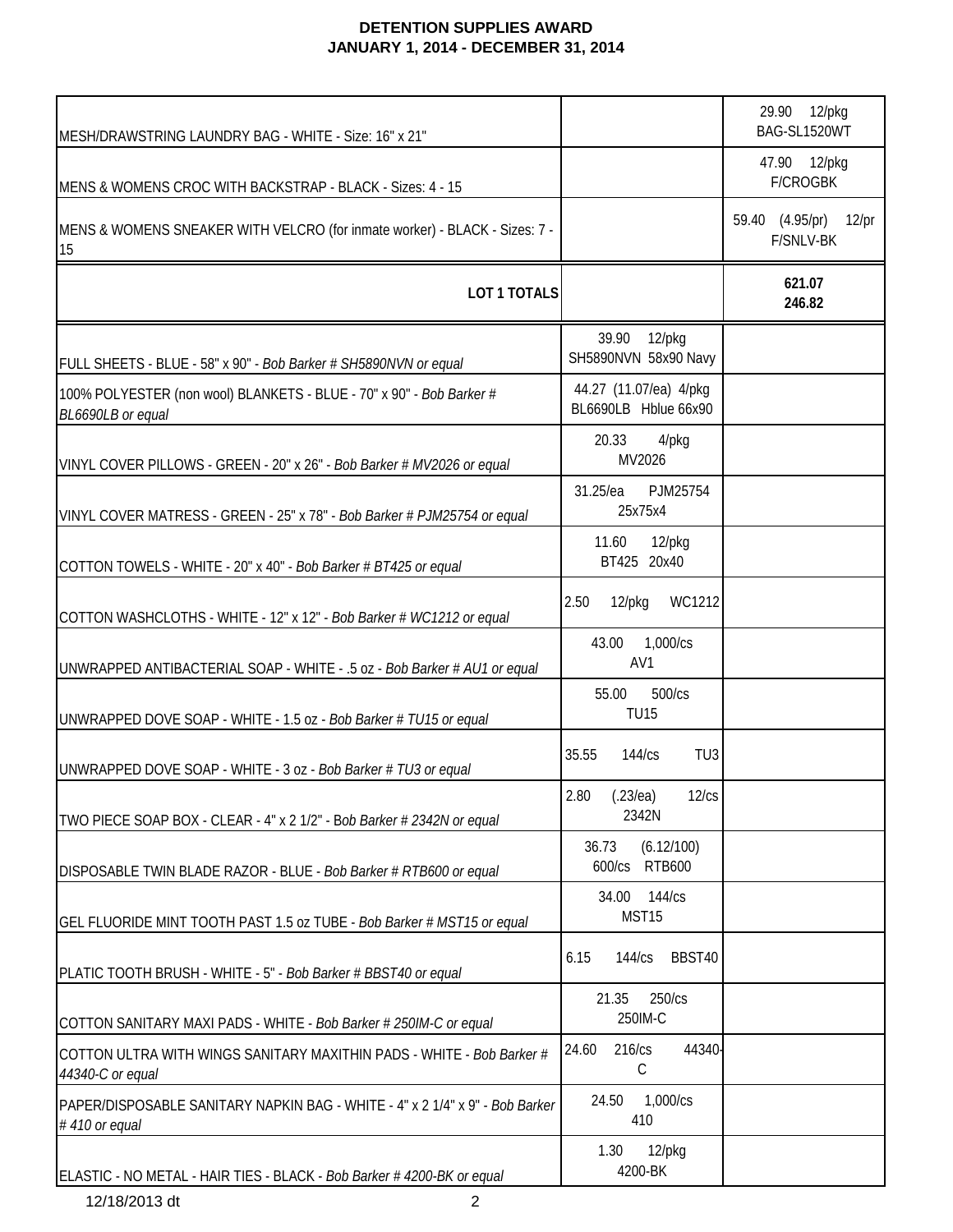| ULTRA SEALED SEAM COTTON MATTRESS WITH PILLOW 25" x 75" x 4" - Bob<br>Barker # SSCM2575P or equal                     | 54.45/ea<br>SSCM25754P                          |  |
|-----------------------------------------------------------------------------------------------------------------------|-------------------------------------------------|--|
| LOT 2 TOTALS                                                                                                          | 487.28<br>422.90                                |  |
| SINGLE HANDLE CUP - BROWN - 8-12 oz - Bob Barker # 1197 or equal                                                      | 48/8 oz<br>79.80<br>1197                        |  |
| PLASTIC SPORKS - ORANGE - 7" - Bob Barker # 62SPK or equal                                                            | 10.95 144/cs<br>62SPK                           |  |
| BLACK INK SAFETY PEN - CLEAR - 4" - Bob Barker # MSBP or equal                                                        | 16.42<br>144/cs<br><b>MSBP</b>                  |  |
| SHOWER CURTAIN - GREEN w/ADJUSTABLE CLEAR TOP (8"-25")-36" x 77" - Bob<br>Barker # SCVC3677 or equal                  | 14.05/ea<br><b>SCVC3677</b>                     |  |
| UNTIEABLE SECURITY BLANKET - BLACK - 56" x 78" - Bob Barker # SB5480 or<br>equal                                      | 70.10/ea<br>SB5480                              |  |
| UNTIEABLE VELCRO FASTENING SECURITY SMOCK - BLACK - Sizes: SMALL - X<br>LARGE - Bob Barker # 505JR and # 505 or equal | 70.10/ea 505 (fits 44-56)<br>505JR (fits 34-52) |  |
| UNTIEABLE VELCRO FASTENING SECURITY JUMPSUITE - GREEN - Sizes: SMALL -<br>X LARGE - Bob Barker # BBJ or equal         | 112.60/ea<br><b>BBJ</b>                         |  |
| ID WRISTBAND WITH METAL FASTENER - 1.25" WIDE - Bob Barker # 643M-WH or<br>equal                                      | 191.19 500/cs<br>643M-WH                        |  |
| SUCTION BACKED SHOWER SAFETY MAT 21.5" x 21.5" - Bob Barker # SM2121 or<br>equal                                      | $6.42$ /ea<br>SM2121                            |  |
| PLASTIC COATED REGULAR CARDS - STANDARD                                                                               | $12$ /pkg<br>6.55<br>PC <sub>2</sub>            |  |
| PLASTIC COATED PINOCHLE CARDS - STANDARD                                                                              | 14.80 12/pkg<br>1215                            |  |
| PLASTIC COATED UNO CARDS - STANDARD                                                                                   | 5.35/ea<br>UNO <sub>2</sub>                     |  |
| PLASTIC COATED ROOK CARDS - STANDARD                                                                                  | 4.85/ea<br>P02104                               |  |
| PLASTIC COATED SKIP BO CARDS - STANDARD                                                                               | 7.20/ea<br><b>SKIP</b>                          |  |
| <b>CHECKERS - STANDARD</b>                                                                                            | 3.10/ea<br>4708                                 |  |
| <b>CHESS - STANDARD</b>                                                                                               | 4.00/ea<br>4833                                 |  |
| <b>SCRABBLE - STANDARD</b>                                                                                            | 16.05/ea<br>4024                                |  |
| YAHTZEE - STANDARD                                                                                                    | 7.50/ea<br><b>NE950</b>                         |  |
| <b>CLUE - STANDARD</b>                                                                                                | 4024<br>16.05/ea<br>(Scrabble)                  |  |